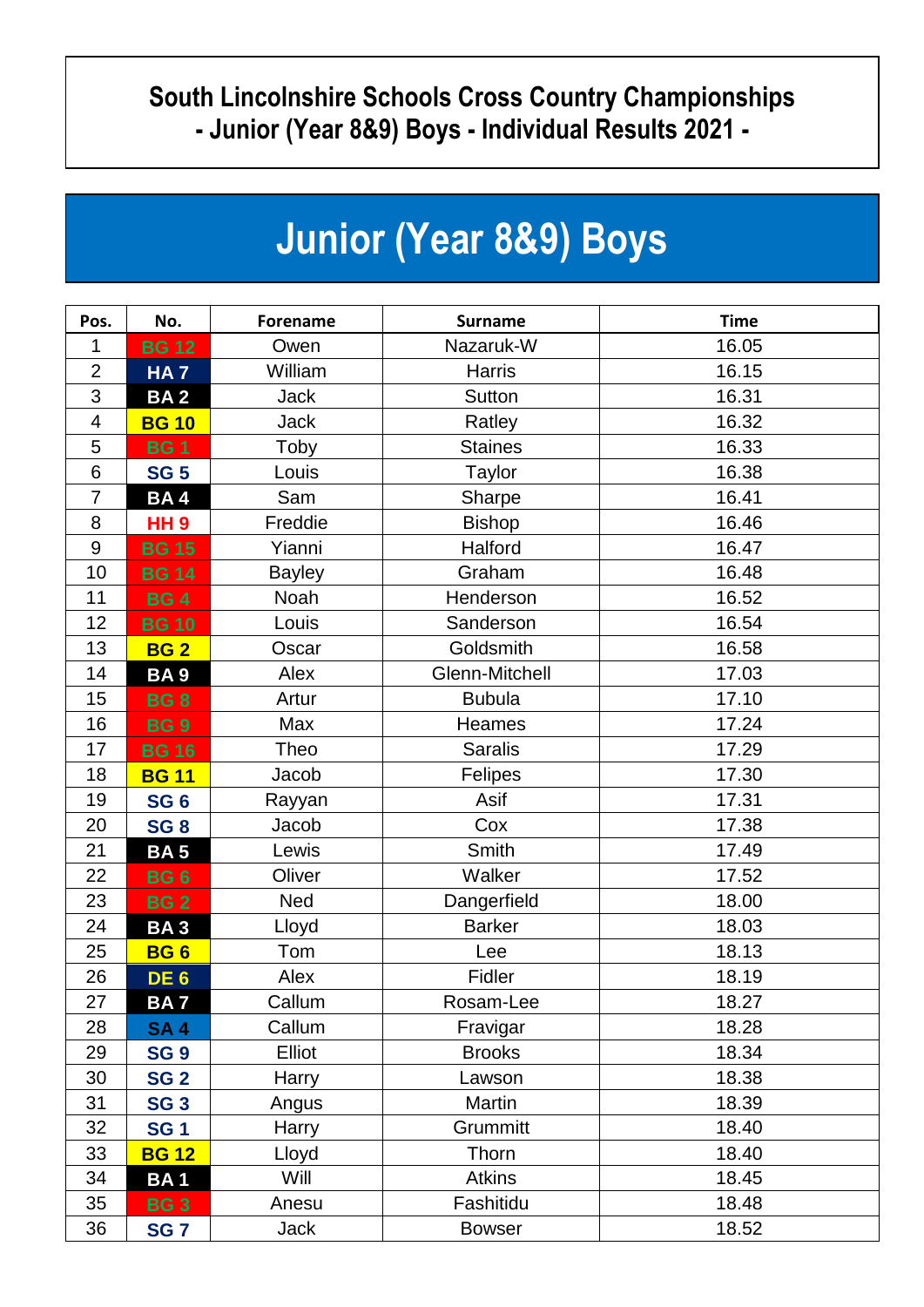| 37 | <b>BA6</b>      | Jake           | <b>Pick</b>     | 18.52 |
|----|-----------------|----------------|-----------------|-------|
| 38 | <b>BG1</b>      | Denniss        | Marckenko       | 19.07 |
| 39 | <b>BG 11</b>    | <b>Stanley</b> | Ward            | 19.10 |
| 40 | <b>BG 13</b>    | Simba          | Mugova          | 19.1  |
| 41 | <b>SA 5</b>     | Josh           | <b>Baker</b>    | 19.12 |
| 42 | TC <sub>5</sub> | Chester        | Vince           | 19.30 |
| 43 | HH <sub>6</sub> | <b>Jack</b>    | Dixon           | 19.31 |
| 44 | <b>BG5</b>      | <b>Riley</b>   | Crown           | 19.33 |
| 45 | <b>BG7</b>      | Lucas          | Chisholm        | 19.34 |
| 46 | <b>HA5</b>      | Jake           | Gordon          | 19.47 |
| 47 | TC <sub>3</sub> | Seth           | Cook            | 19.52 |
| 48 | <b>TC 4</b>     | Joe            | Douce           | 20.01 |
| 49 | <b>SG 10</b>    | <b>Markuss</b> | Jegers          | 20.11 |
| 50 | <b>TC 2</b>     | <b>CJ</b>      | <b>Bond</b>     | 20.13 |
| 51 | <b>WL4</b>      | David-George   | <b>Medlock</b>  |       |
| 52 | <b>HH3</b>      | Oscar          | Holland         |       |
| 53 | <b>DE 11</b>    | Jay            | Dunk            |       |
| 54 | <b>HH4</b>      | Oscar          | Watson          |       |
| 55 | <b>SG4</b>      | Alfie          | Grimwood        |       |
| 56 | <b>BG7</b>      | <b>Jack</b>    | Lee             |       |
| 57 | <b>BG4</b>      | Thomas         | Woods           |       |
| 58 | <b>KM1</b>      | Jared          | Wiltshire       |       |
| 59 | <b>HA3</b>      | Alex           | Roulstone       |       |
| 60 | <b>KM6</b>      | <b>Jack</b>    | Clayton         |       |
| 61 | <b>KM7</b>      | <b>Jack</b>    | <b>Burt</b>     |       |
| 62 | <b>SA7</b>      | James          | Dodds           |       |
| 63 | <b>WL1</b>      | Filip          | Biernacki       |       |
| 64 | <b>BG8</b>      | Harley         | Kirkham         |       |
| 65 | <b>SA2</b>      | Ryan           | Lee             |       |
| 66 | <b>BA8</b>      | Connor         | Rosam-Lee       |       |
| 67 | <b>HA2</b>      | <b>Tyler</b>   | Fudge           |       |
| 68 | <b>HA1</b>      | Taylor         | <b>Bailey</b>   |       |
| 69 | HA <sub>8</sub> | George         | <b>Bucknor</b>  |       |
| 70 | WL <sub>2</sub> | Dayton         | Hallgarth       |       |
| 71 | <b>HH1</b>      | Gheorge        | Radu-Stefan     |       |
| 72 | <b>DE 2</b>     | Ross           | Milne           |       |
| 73 | <b>TC 1</b>     | Freddie        | <b>Bignell</b>  |       |
| 74 | DE <sub>3</sub> | Noah           | <b>Bush</b>     |       |
| 75 | <b>BA10</b>     | Alfie          | Timby           |       |
| 76 | <b>WL 5</b>     | Finley         | Houghton        |       |
| 77 | <b>SA6</b>      | Owen           | Hobday          |       |
| 78 | <b>BG 5</b>     | Joshua         | Tayo            |       |
| 79 | WL <sub>6</sub> | William        | Marriott        |       |
| 80 | <b>DE1</b>      | Daniel         | Colangelo-Allen |       |
| 81 | <b>DE 10</b>    | James          | Foot            |       |
| 82 | <b>HH7</b>      | Kenzie         | Kearns          |       |
| 83 | <b>HH2</b>      | Afonso         | Nobre           |       |